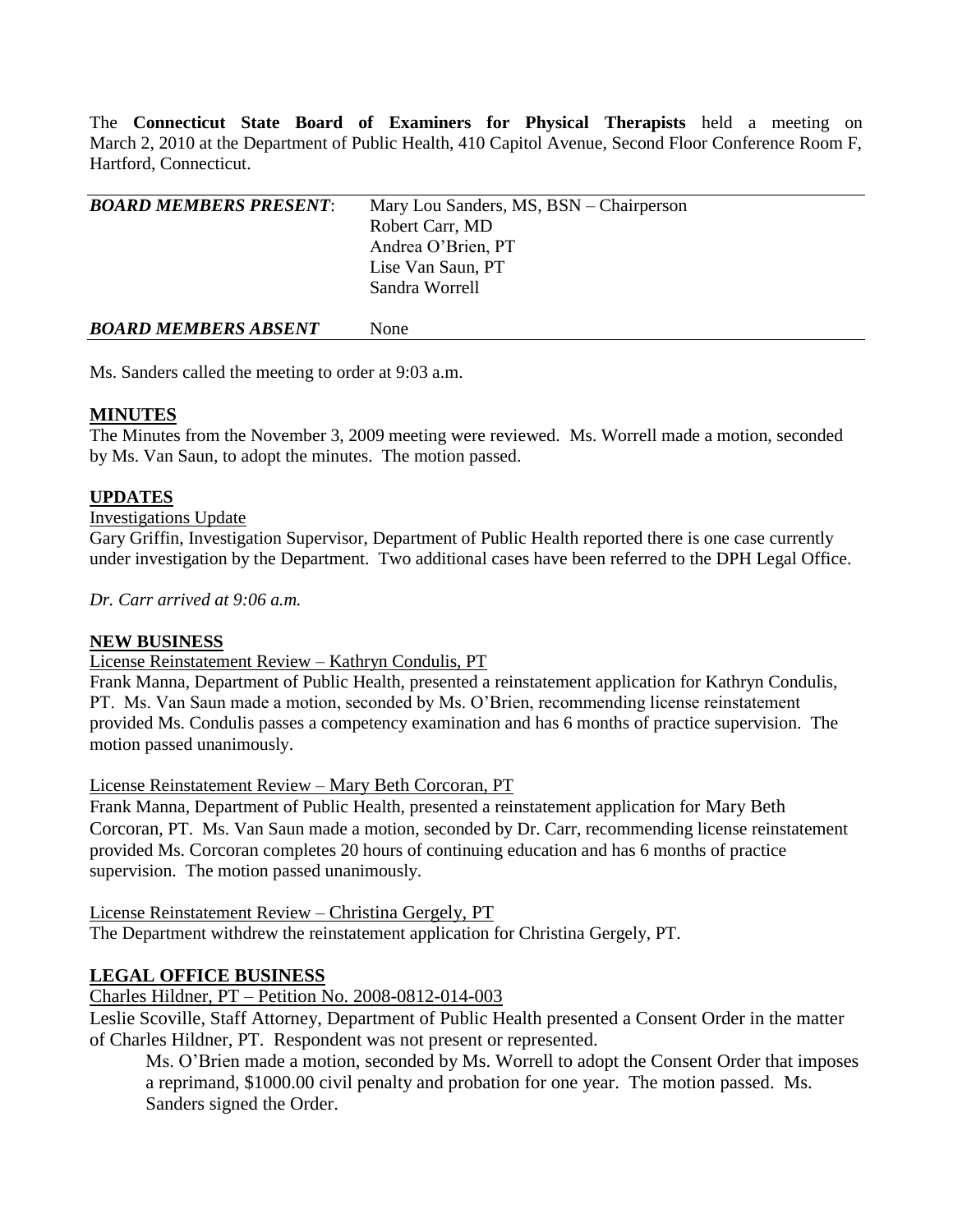# **NEW BUSINESS cont.** Sharon Weiselfish-Giammatteo, P.T. - Petition No. 2005-0104-014-001

*Ms. Sanders left the meeting at this time as she is recused in this matter.*

Assistant Attorney General Kerry Colson was present to provide counsel to the Board. The Board reviewed various motions filed by respondent and objections filed by the Department of Public Health. The Board ruled as follows:

- 1) Motion to Dismiss. Dr. Carr moved and Ms. O'Brien seconded to deny this motion. The motion to deny passed.
- 2) Motion to Strike Exhibits relating to chiropractic care at Desert Light Health Associates. Ms. Van Saun moved and Ms. O'Brien seconded to deny this motion. The motion to deny passed.
- 3) Motion to Strike Testimony relating to chiropractic care at Desert Light Health Associates. Ms. Van Saun moved and Ms. O'Brien seconded to deny this motion. The motion to deny passed.
- 4) Motion to Strike Expert Testimony of Kathleen Zettergren. Dr. Carr moved and Ms. Van Saun seconded to deny this motion. The motion to deny passed.
- 5) Motion to Strike proposed findings of fact filed by the Department. Ms. Worrell moved and Ms. O'Brien seconded to deny this motion. The motion to deny passed.

# *ADJOURNMENT*

The meeting was adjourned at 10:00 a.m.

Respectfully submitted, Sandra Worrell Connecticut State Board of Examiners for Physical Therapists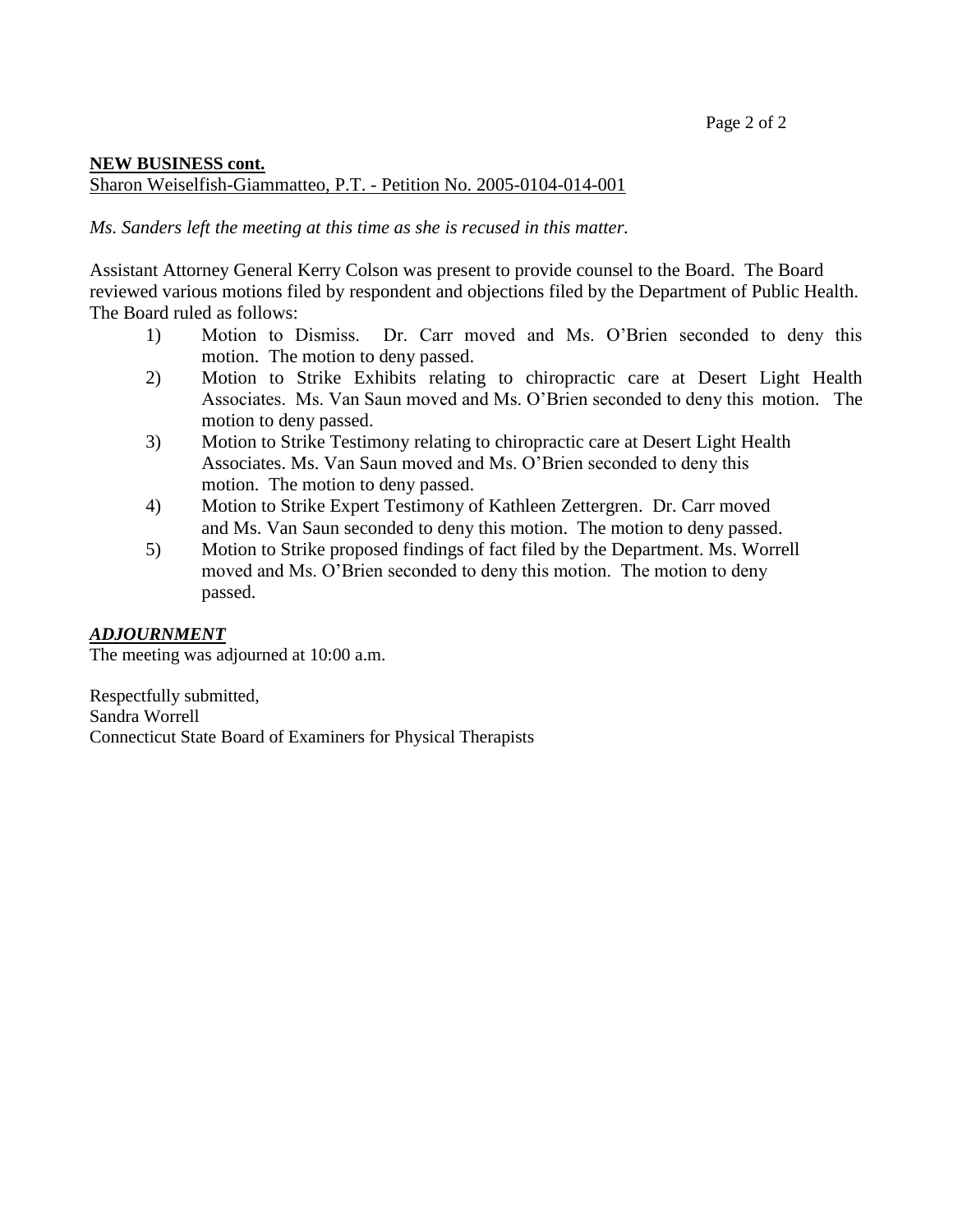The **Connecticut State Board of Examiners for Physical Therapists** held a meeting on June 8, 2010 at the Department of Public Health, 410 Capitol Avenue, Second Floor Conference Room F, Hartford, Connecticut.

| <b>BOARD MEMBERS PRESENT:</b> | Mary Lou Sanders, MS, BSN – Chairperson<br>Robert Carr, MD – via telephone<br>Andrea O'Brien, PT<br>Sandra Worrell |  |
|-------------------------------|--------------------------------------------------------------------------------------------------------------------|--|
| <b>BOARD MEMBERS ABSENT</b>   | Lise Van Saun, PT                                                                                                  |  |

Ms. Sanders called the meeting to order at 9:02 a.m.

## **MINUTES**

The Minutes from the March 2, 2010 meeting were reviewed. Ms. Worrell made a motion, seconded by Ms. O'Brien, to adopt the minutes. The motion passed.

## **UPDATES**

Licensure Update

Jennifer Filippone, Section Chief, Office of Practitioner Licensing and Investigation discussed the procedure for the reinstatement of a lapsed license. It was suggested that the DPH utilize the practice review tool offered by the Federation of State Boards of Physical Therapy for persons who have been out of practice. The practice review tool is a 2-½ hour examination that allows an individual to compare their knowledge, skills and abilities to current entry-level practice.

## Investigations Update

Gary Griffin, Investigation Supervisor, Department of Public Health reported there are four cases currently under investigation by the Department. Three additional cases have been referred to the DPH Legal Office.

## **LEGAL OFFICE BUSINESS**

Jamie Dos Santos, PTA – Petition No. 2009-20091125

Leslie Scoville, Staff Attorney, Department of Public Health presented a Cease and Desist Consent Order in the matter of Jamie Dos Santos. Respondent was not present or represented.

Ms. Worrell made a motion, seconded by Ms. O'Brien to adopt the Consent Order that orders respondent to cease and desist from practicing as a physical therapist assistant until properly licensed. The motion passed. Ms. Sanders signed the Order.

## Thomas J. Fiese, PT – Petition No. 2010-17

Leslie Scoville, Staff Attorney, Department of Public Health presented an Interim Consent Order in the matter of Thomas J. Fiese, PT. Respondent was not present or represented.

Ms. O'Brien made a motion, seconded by Ms. Worrell to approve the Interim Consent Order that suspends respondent's license pending investigation of the circumstances resulting in the discipline of his Massachusetts license because of billing and record keeping issues. The motion passed. Ms. Sanders signed the Order.

## *ADJOURNMENT*

The meeting was adjourned at 9:20 a.m.

Respectfully submitted, Mary Lou Sanders, MS, BSN – Chairperson Connecticut State Board of Examiners for Physical Therapists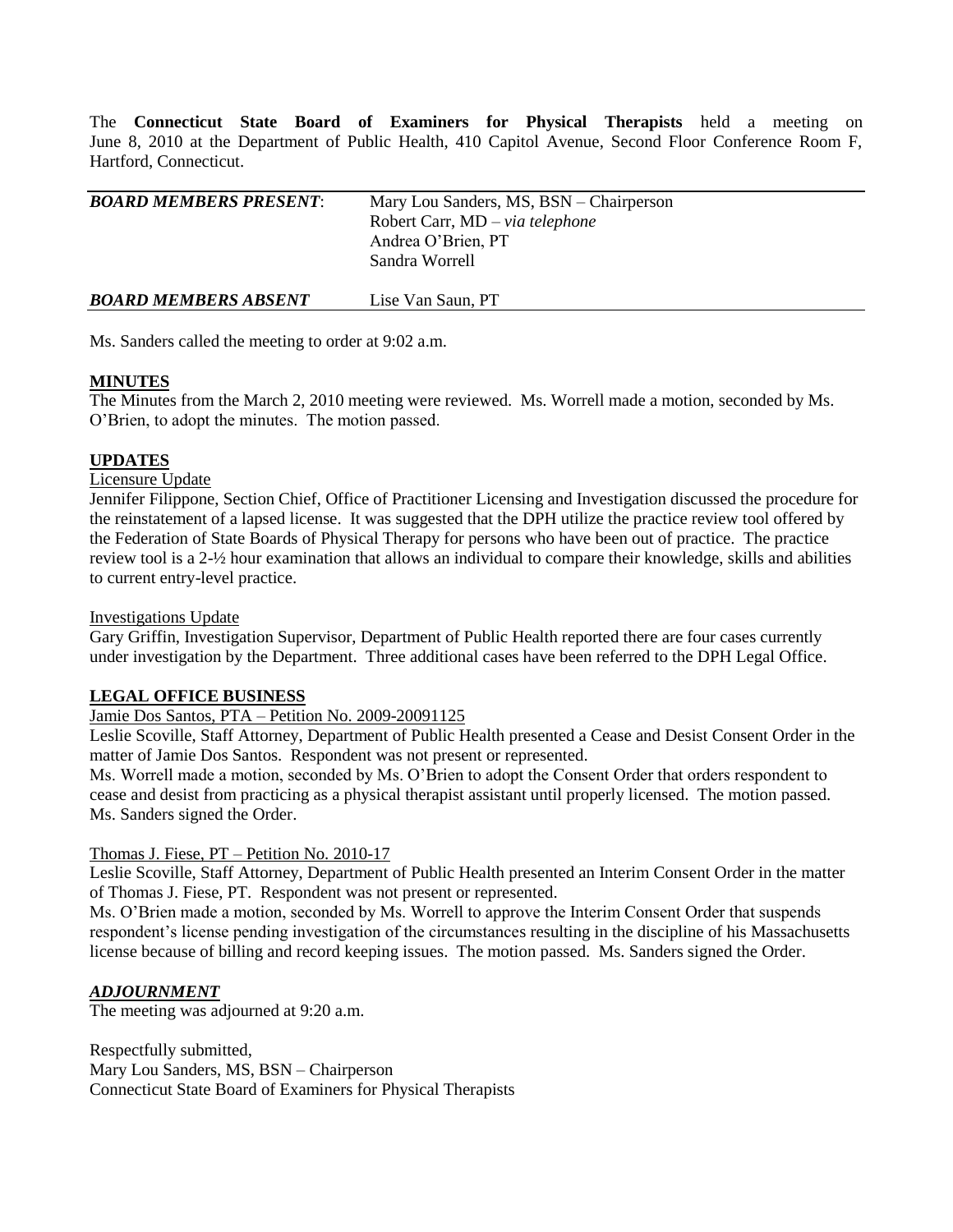The Connecticut State Board of Examiners for Physical Therapists held a meeting on September 14, 2010 at the Department of Public Health, 410 Capitol Avenue, Second Floor Conference Room E, Hartford, Connecticut.

| <b>BOARD MEMBERS PRESENT:</b> | Mary Lou Sanders, MS, BSN - Chairperson<br>Robert Carr, MD - via telephone<br>Andrea O'Brien, PT<br>Lise Van Saun, PT |
|-------------------------------|-----------------------------------------------------------------------------------------------------------------------|
| <b>BOARD MEMBERS ABSENT</b>   | Sandra Worrell                                                                                                        |

Ms. Sanders called the meeting to order at 9:03 a.m.

#### **MINUTES**

The Minutes from the June 8, 2010 meeting were reviewed. Ms. Van Saun made a motion, seconded by Ms. O'Brien, to adopt the minutes. The motion passed.

#### **UPDATES**

Licensure Update None

#### Investigations Update

Gary Griffin, Investigation Supervisor, Department of Public Health reported there are six cases currently under investigation by the Department. Two additional cases have been referred to the DPH Legal Office.

#### **NEW BUSINESS**

#### A. License Reinstatement Review – Akosua Bekui, PTA

Frank Manna, Department of Public Health, presented a reinstatement application for Akosua Bekui, PTA. Ms. Van Saun made a motion, seconded by Ms. O'Brien, recommending that Ms. Bekui complete a refresher program. The motion passed unanimously.

B. Health Assistance interVention Education Network for

Connecticut Health Professionals – (HAVEN)

Maureen Dinnan, Executive Director provided the annual update regarding the Haven Program. There are currently 205 participants in the program; none are physical therapist or physical therapy assistants.

## **LEGAL OFFICE BUSINESS**

Thomas Giammatteo, PT – Petition No. 2004-0217-014-001

Matthew Antonetti, Principal Attorney, Department of Public Health presented a motion to withdraw Statement of Charges in this matter. Neither respondent nor his attorney was present. Dr. Carr made a motion, seconded by Ms. Van Saun, to grant the motion. Ms. Sanders signed the order withdrawing the charges.

## *ADJOURNMENT*

The meeting was adjourned at 9:25 a.m.

Respectfully submitted, Mary Lou Sanders, MS, BSN – Chairperson Connecticut State Board of Examiners for Physical Therapists